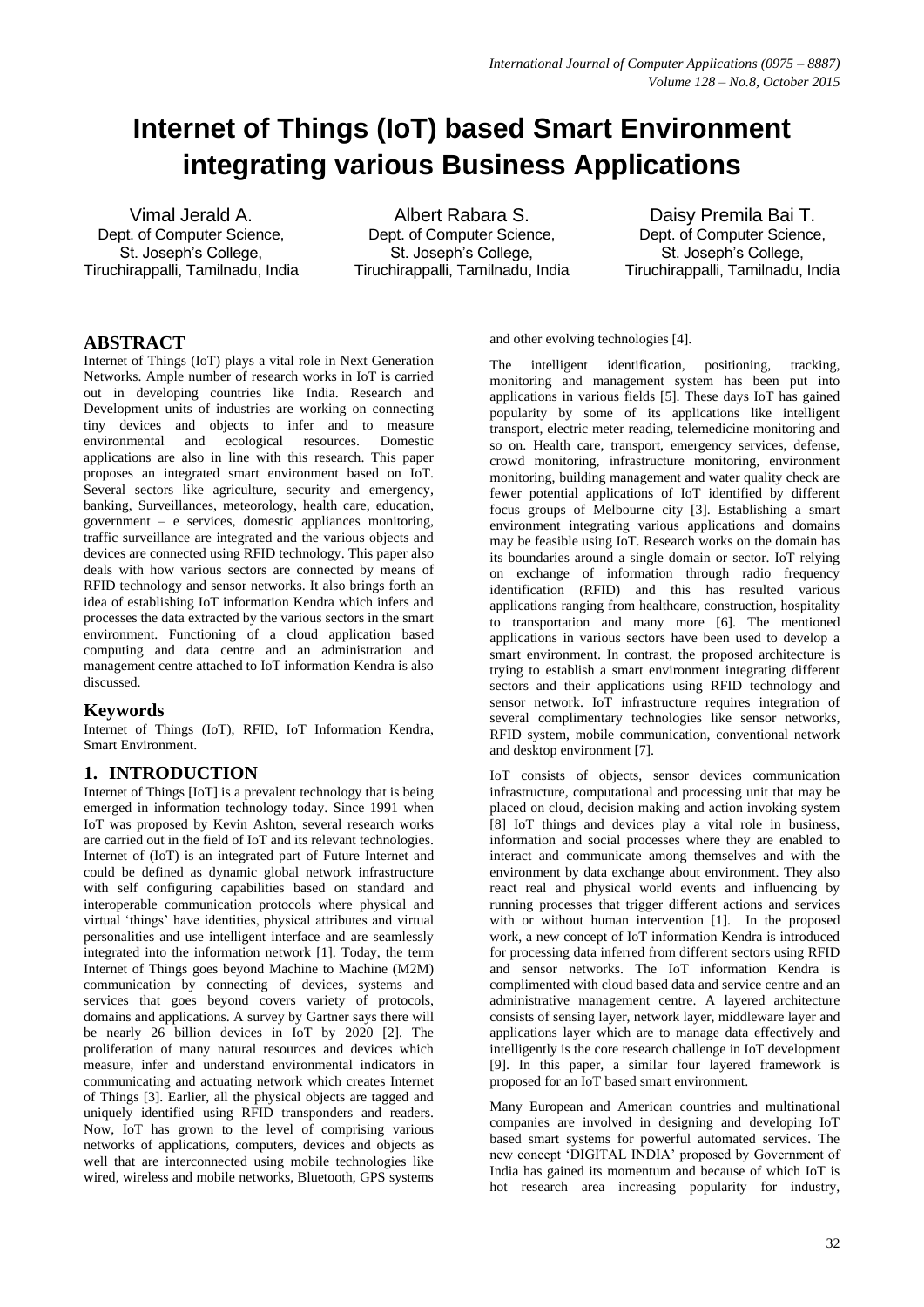government and academia as well. This paper is focused to design and establish a smart environment integrating various sectors will have its significant contribution towards Digital India scheme. The paper is organized in the following manner. Section II depicts the architecture for integrated smart environment. Section III presents the functioning of IoT based information Kendra supported by cloud data and

services centre and administrative management centre.

Section IV emphasizes the challenges and issues in the proposed work. Section V concludes the paper with its future enhancement.

# **2. ARCHITECTURE FOR INTEGRATED IoT BASED SMART ENVIRONMENT**



**Figure 1 : Architecture for Integrated IoT based Smart Environment**

This part of the paper explains the overall architecture for the smart environment. A layered framework for IoT based smart environment is also discussed. The functioning of RFID system is explicated. The various possible business applications and sectors to form the smart environment as well are dealt.

#### **2.1 Integrated Smart Environment**

The integrated smart environment is designed with the various business applications like smart home system, smart health care, smart traffic surveillance, smart business system, smart agriculture system, smart E-governance system, smart whether monitoring system, smart education system, smart rescue and emergency system, Smart public distribution system and smart banking system. RFID tags and sensors are connected to the objects and things which are in the various business applications of the smart environment. The RFID system comprises of RFID antenna and readers infer the information from various domains and send them to middleware for further processing of data to be sent to IoT based information Kendra through conventional network. In IoT based information Kendra, data is processed based on the

application where the actual data is inferred. The IoT information Kendra is supported with cloud applications and data centre and management administration centre for recommended external services and billing related services respectively.

## **2.2 Layered Framework for IoT based smart environment**

The layered framework for IoT based smart environment consists of four layers as shown in figure 2. They are device layer (perception layer), middleware layer, network layer and application layer. Each layer is described below in short.

#### *2.2.1 Perception layer*

Perception layer is also known as device layer. All the sensor devices, RFID tags and various other physical objects belong to this layer. This layer is supported by the sensor network consists of sensors, RFID antennas, RFID readers. The sensor devices and RFID tags in the layer help to collect specific information related to the objects in the different business domains. The collected information may be location, temperature, sound, pressure, heart pulse, humidity, climatic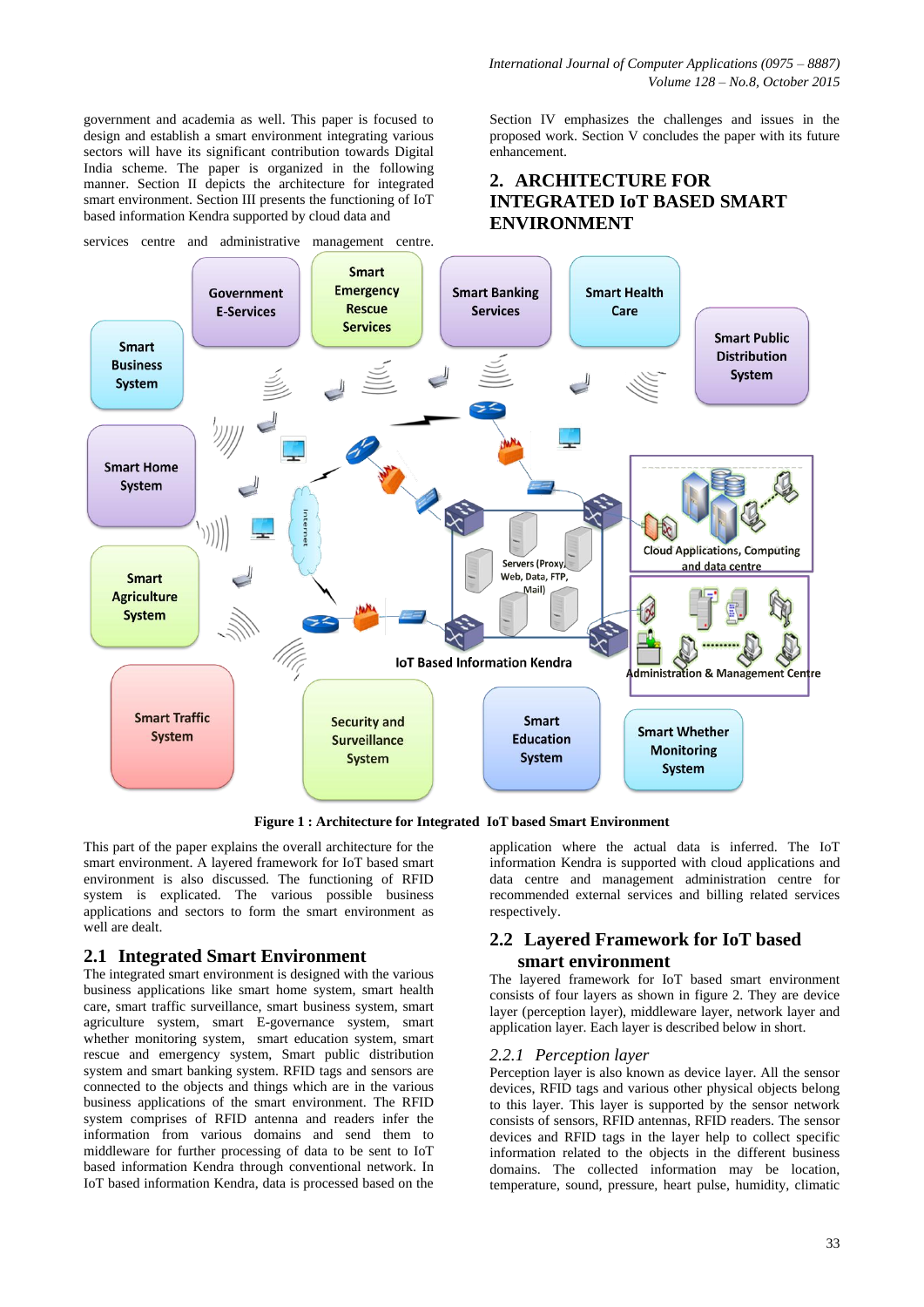condition and so on. The inferred data is sent further to middleware layer.



#### **Figure 2: Layered Framework for IoT based**

# 2.2.2 Data Conversion Layer

There may be several hetrogeneous signals from sensors and RFID tags in the tiny devices and objects attached to business applications integrated in the smart environment. The data collected in the form of hetrogenous signals can not be sent to the conventional network for further processing of data. Majority of the signals may be in analogous form. So, this layer is responsible for converting different signals inferred into data that could be sent through the conventional network. This layer consists of middleware which supports the conversion task.

#### 2.2.3 *Network Layer*

Network Layer is also known as transport layer which is responsible for fetching the data to IoT information kendra for processing. The decision making process based the on the data sent will be supported with cloud applications data centre and an adminstrative management centre. This layer is functions based on TCP/IP as it lays on conventional network. It consists of gateways, routers, switches, firewalls and servers.

#### *2.2.4 Application Layer*

The application layer is comprised of all the business applications in the smart environment proposed. The functioning of each business sector differs by their applications and services. This layer is responsible for the decision making process based the data inferred from the objects and devices attached to the business domains.

#### **2.3 RFID System**

RFID system contains the sensors and RFID tags attached tothe devices and objects in the business applications. The signals from the sensors and RFID tags received by the RFID antena. The RFID reader perceives the signals and in turn sends them to the middleware. The middleware onverts the signals into readable data by digital system. The data converted sent to IoT based information kendra



**Figure 3. RFID System**

### **2.3 Feasible Applications**

#### *2.3.1 . Smart Home*

IoT enables designing a smart home by variety of tasks like controlling appliances, power and gas consumption, home security, emergency identification and other similar applications

#### 2.3.2 *Smart Educational Environment:*

Student and Staff attendance, Class room and exam hall surveillance, Library book tracking, Laboratory equipments identification, campus security and emergency alert are few applications which may devices part of smart educational environment.

#### *2.3.3 Smart Health Care:*

IoT will facilitate life saving applications in the health care domain. Applications like patient health monitoring, doctors, workers and patient identification are few applications of this sector.

#### *2.3.4 Smart Security and Emergency:*

Tracking of people, places and movable and immovable assets, Identification of strange things and people, emergency alert by alarming are some the applications employed in security and emergency domain.

#### 2.3.5 *Smart Agriculture and Whether Monitoring:*

variety of sensors in the agriculture form will sense data like water consumption level, animals alerting service, soil condition based on fertilizers, crop status monitoring are some the applications devised in agriculture domain.

#### *2.3.6 Smart Traffic Surveillance:*

IoT supported by sensors and RFID tags can track the vehicles. Identification of vehicles violating traffic regulations, accident and emergency identification and alert, road condition alert, speed limit alert, lane control, parking identification and no parking alert are few applications may be

#### *2.3.7 Smart Predictor of Disasters and Emergency:*

The sensors with the help of simulators will alert disasters like fire and other natural disasters like land slide, earth quake and flood. Emergency alert, Ambulance Alert, SoS alert are some of the feasible applications.

#### *2.3.8 Smart Business System:*

Sensors and the RFID tags fixed the business environment will ease its functioning smarter. Inventory control, goods and commodities identification, purchase or sales billing, surveillance in the business concern, Customer identification, Business places like shops, malls, hotels identifications alert are few applications in the business domain.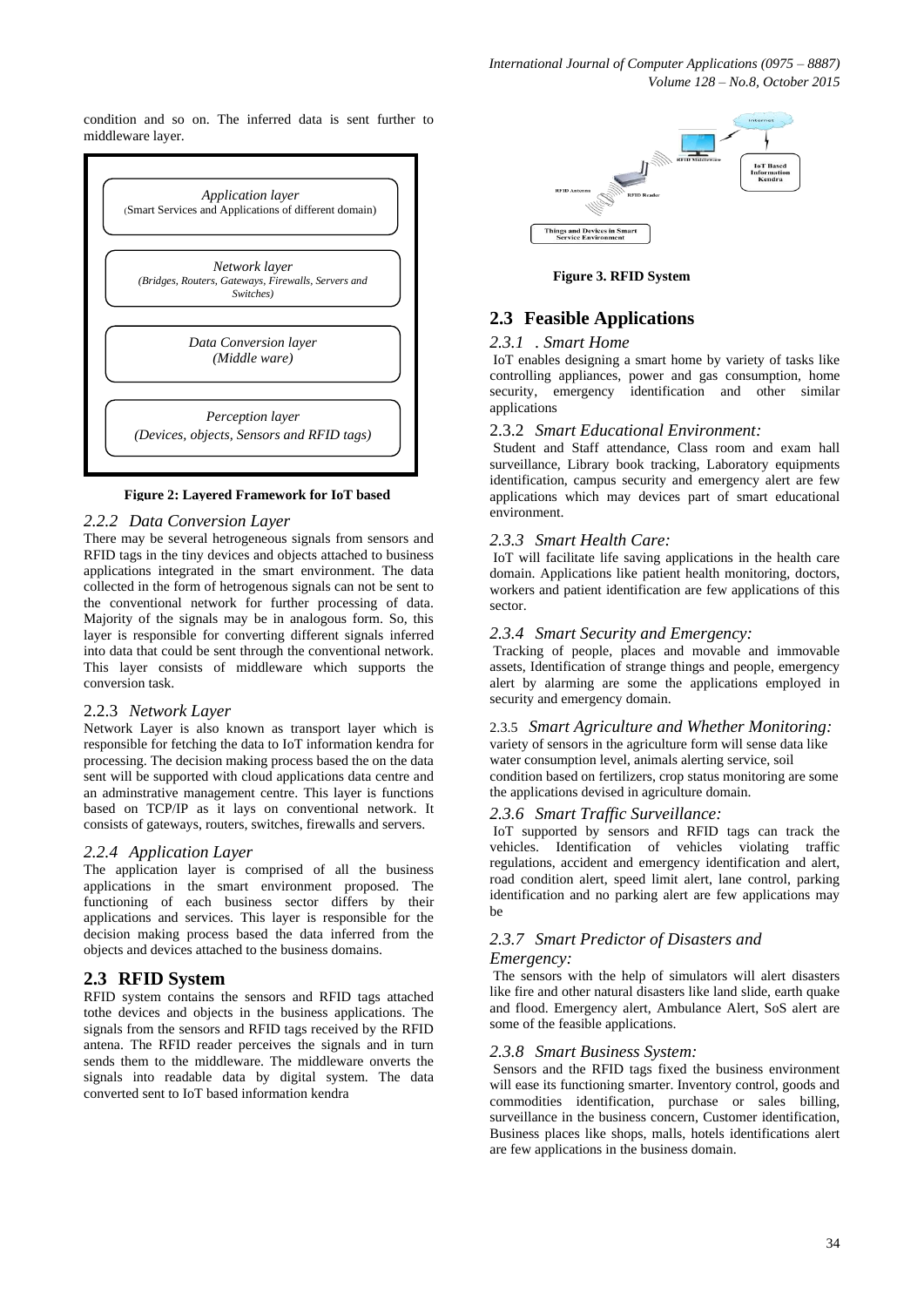#### *2.3.9 Smart Banking System:*

Banking is a big domain has numerous stack holders. Multiple applications can be employed to make the banking sector smarter than existing. Customer identification, Transactions alert, Security alert, E-services, ATM locating, Smart Debit and Credit Cards embedded with RFID tags, Smart cheque and demand draft services, RFID enabled business cards to be used at PoS are the applications introduced to the banking sector using IoT.

#### *2.3.10 Smart Public Distribution System:*

The regulation of public distribution system may be possible with the help of IoT environment. RFID embedded Ration Card, Customer identification, stock alert, security surveillance, customers' alert for the products distribution, smart billing, quality check measures are some applications can be thought of in PDS.

#### 2.3.11 *Government E- Services:*

Aadhar cards can be converted to into cards entrenched with RFID tags. This will enable the government E-services much smarter than today. People identification and locating, RFID tags enabled Electronic Voter ID cards, Government Services and employment alerts, Government Order notifications, Public notice alert to the needy, Government Offices locating, Government programmes alerts are some the applications may be devised in the proposed smart environment.

# **3. IOT BASED INFORMATION KENDRA**

The proposed smart environment is supported with IoT based Information Kendra which processes the information inferred from the various business applications using RFID and sensor networks. The architecture is constructed with the backbone of internet using TCP/IP. There are specific servers namely Web server, Proxy server, Mail Server, Data server, FTP server which connected with IP core switch from which the data packets are directed to the intended destiny via firewall and through router which is the gateway for the IoT information centre. Data server holds the collected and processed data to be fetched for the required services. Mail server is used to facilitate mail alerts and relevant services to the smart environment. Web server possesses web based data to be supplied as web contents of the web sites of the various business sectors in the smart environment. Proxy server facilitates the network connections in the proposed smart environment. FTP server is responsible transfer of files using HTTP in the IoT based information Kendra. When the different clients of various business domains in the smart environment need the information, IoT based Information Kendra will provide the data or services with the assistance of cloud applications and data centre.



# **3.1 Cloud based data centre**

The IoT based Information Kendra is attached with Cloud based computing data centre which comprises of cloud servers and data processing applications that help IoT based Information Kendra with relevant services required by the business applications in the smart environment. Each business domain is need of variety of services like security, emergency and whether alerts, automated tasks, mail and mobile message alerts, information dissemination, home appliances control. These services are rendered based on the data collected from the different business applications using RFID and sensor networks.

### **3.2 Administration and Management Centre**

Another unit attached to IoT based Information Kendra is Administration and Management Centre which is responsible for the managerial operations of IoT based Information Centre. Some services may be provided free of cost and the rest of the services may be charged according to the expenses met. Categorization of services, billing, quality assurance, maintenance of sensors and equipments at the smart environment and other managerial and administrative functions are the responsibilities of this centre.

This IoT based information Kendra can be established to cover the geographical area of a district or a mandal. All the possible business applications proposed may create smart environment which may be affixed to the IoT Information Kendra for the data processing and other services required.

## **4. CHALLENGES AND ISSUES**

The proposed IoT based smart environment will offer enormous benefits to the society. Many business sectors and government services are integrated through this smart environment. Several devices and objects are connected with the help of RFID and sensors. Thus, this proposed smart environment is a multifaceted in nature. Hence, challenges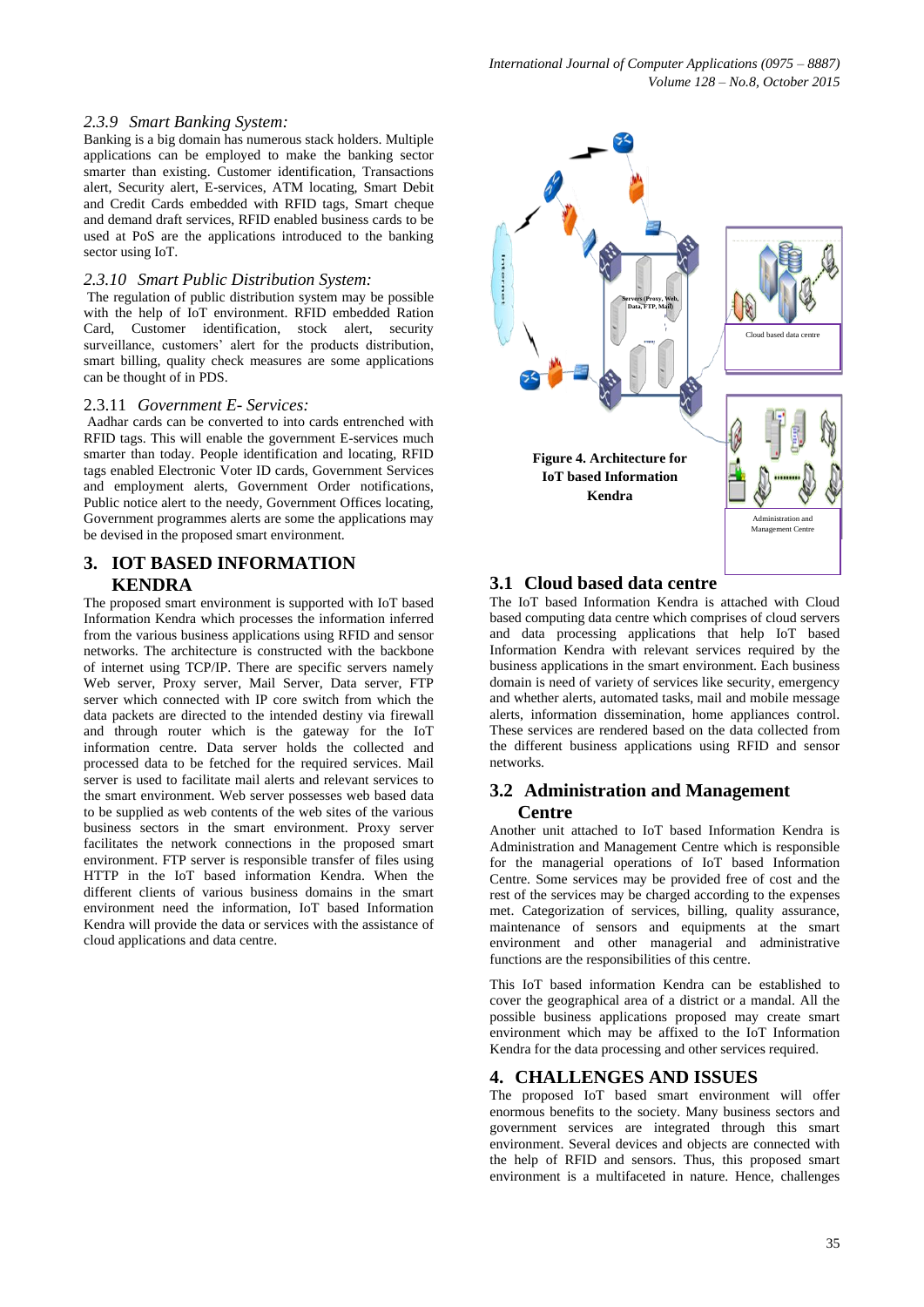and issues are many to be addressed. Some of the issues and challenges discussed below.

# **4.1 Object Naming**

The proposed smart environment will connect several thousands of devices and objects for different services. Every device and object needs to be uniquely identified over the network. So, a dynamic mechanism of object naming and identification is needed to manage large number of devices connected.

# **4.2 Data Conversion**

The signals and data inferred from the connected devices and objects will vary in their nature and hence, they cannot be transmitted via conventional network using internet. Effective methods of data conversion to be used for making the data compatible for further processing by IoT based Information Kendra.

# **4.3 Data Conversion**

Many applications from various domains will have different identification technologies for the devices and objects. Several clients will be involved accessing and making use of the services by this smart environment. It is essential to take necessary steps to take proper privacy measures and prevent unauthorized access of the devices and objects. There is another possibility where people may not be aware of the sensors fixed, so, it is good to regulate the privacy of human being as well.

# **4.4 Interoperability**

The devices and objects are heterogeneous in their functioning. Each device and object will use their own technologies and they may not be compatible to use the services of others. Interoperability to all the objects and devices like RFID tags, sensors should be ensured. The manufacturing of devices and objects are not with same standard and the standardization object and device manufacturing is needed

# **4.5 Quality of Service**

As several millions of data to be transferred for various services, there may be lack of quality of services. It is necessary to take steps to ensure the quality measure to provide better services to different applications in the smart environment.

# **4.6 Security Attacks**

Information from the devices and objects connected to this smart environment are prone to security attacks like firsthand attack, gossip attack, observation attack, inference attack, automated invasion attack [1]. A proper security mechanism should be devised to address these mentioned attacks.

## **4.7 Data encryption and key management:**

Data encryption is also a major concern in the proposed smart environment. Encryption algorithms like AES, RSA, DH use keys of longer in length whereas Elliptic Curve Cryptography algorithm uses shorter length key. ECC is recommended for the data encryption because the devices and objects are very tiny and the heavy weight key exchange will prevent effective functioning [10].

# **4.8 Security for Hardware**

The IoT Smart Environment will cover larger geographical area. There is a chance of intruders' interventions towards the objects and sensor devices. Sensor data may be inferred by authorized sources by setting up their own RFID readers and other devices. Thus it is necessary to protect the devices and objects attached in the smart environment from intruder's access, physical damage and malfunctioning.

# **4.9 Network Congestion**

As millions of objects and devices connected, certainly there will be network congestion in data transmission. The future research on IoT should also focus to avoid network congestion without data loss. Security measures should be taken to ensure the transmission of data without the external interferences.

# **5. CONCLUSION**

The proposed architecture for the IoT based Smart Environment will be another phase lift in Next Generation Network. A revolution in the domestic appliances is possible with the help of technological advancements. This paper described how IoT could integrate the different business domain under smart environment duly supported by IoT Information Kendra. The IoT information Kendra will serve general public with many services if they are established in each district or region. This paper has brought out some feasible applications in each domain. As the IoT based smart environment has enormous benefits the number of challenges and issues are many and they have to be addressed properly. The deployment of this proposed IoT based Smart Environment will be difficult but at the same time it has numerous benefits to the society in near future.

# **5.1 Future Enhancements**

The future research in IoT may concentrate on the challenges and issues discussed in the paper. Security is a major concern in the proposed environment integrating the different business applications. Security architecture for the proposed work may be designed in future to give integrated solutions solving different security issues like key management, intruder's attacks, unauthorized access and network congestion. Future research efforts in IoT should also be focused to resolve interoperability as many devices and objects with heterogeneous functionalities are attached to the smart environment. The possible services with different nature with same data inferred and when required by many may cause poor quality of service. Research endeavors in future should also deal with the quality of service.

## **6. REFERENCES**

- [1] Dieter Uckelmann, Mark Harrison, Florian Michahelles, 2011. An Architectural Approach Towards the Future Internet of Things. Architecting Internet of Things by Springer,1-22.
- [2] Kevin C. Desouza, David Swindell, Kendra L. Smith, Alison Sutherland, Kena Fedorschak, and Carolina Coronel, 2015. Issues in Technologies innovation, (May 2015)
- [3] Jayavardhana Gubbi a , Rajkumar Buyya b, Slaven Marusic a , Marimuthu Palaniswami, 2013. Internet of Things (IoT): A vision, architectural elements, and future directions. Future Generation Computer Systems 29, 1645–1660.
- [4] [Elkhodr, M.](http://ieeexplore.ieee.org/search/searchresult.jsp?searchWithin=%22Authors%22:.QT.Elkhodr,%20M..QT.&newsearch=true) [Shahrestani, S,](http://ieeexplore.ieee.org/search/searchresult.jsp?searchWithin=%22Authors%22:.QT.Shahrestani,%20S..QT.&newsearch=true) [Hon Cheung,](http://ieeexplore.ieee.org/search/searchresult.jsp?searchWithin=%22Authors%22:.QT.Hon%20Cheung.QT.&newsearch=true) 2013. The Internet of Things: Vision & Challenges. [TENCON](http://ieeexplore.ieee.org/xpl/mostRecentIssue.jsp?punumber=6578010)  [IEEE Spring Conference, 218-222.](http://ieeexplore.ieee.org/xpl/mostRecentIssue.jsp?punumber=6578010)
- [5] K. Ashton, 2009. That 'Internet of Things' Thing. RFid Journal, 97-114.
- [6] Jebah Jaykumar, Abishline Blessy, 2014. Secure Smart